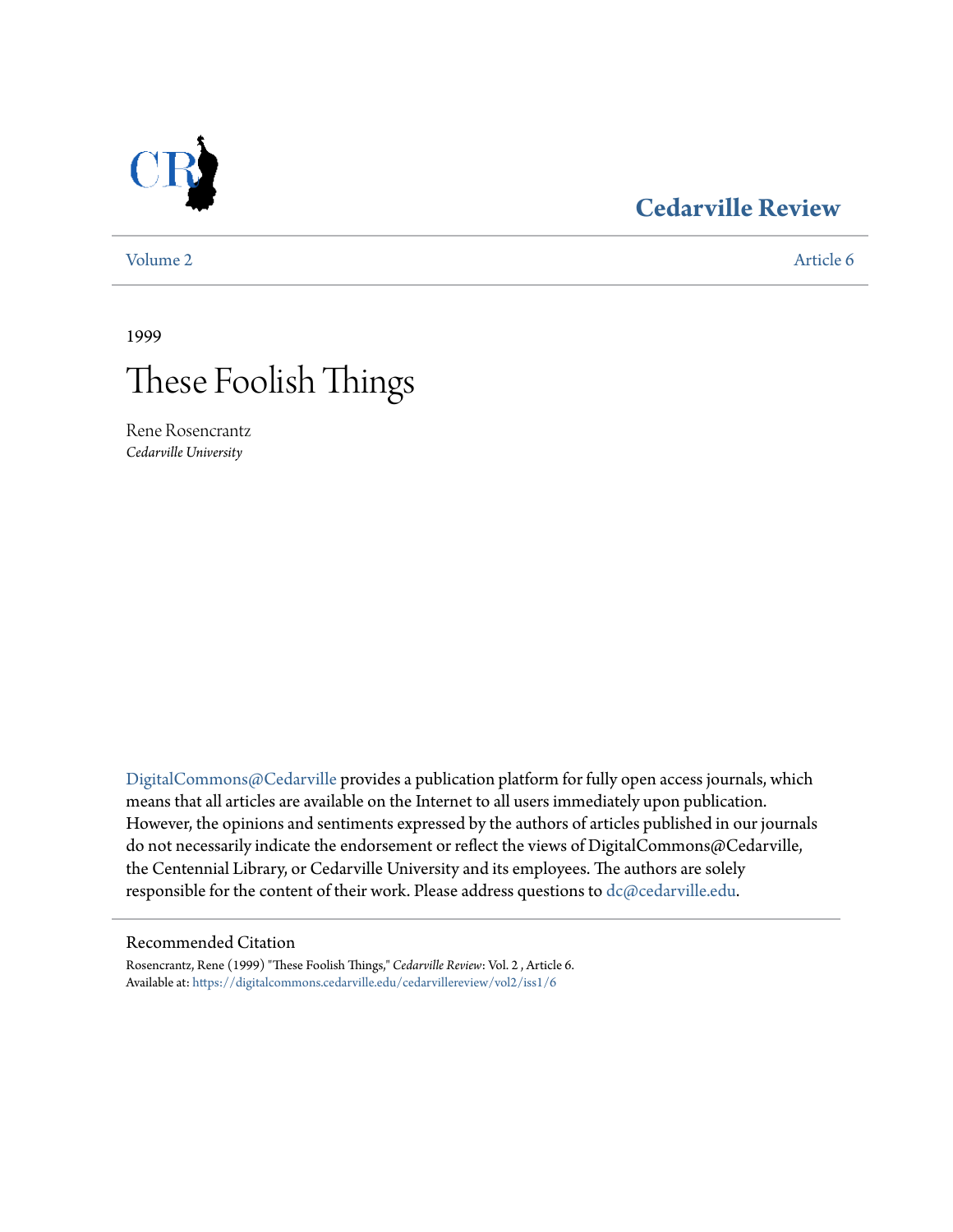## These Foolish Things

Browse the contents of [this issue](https://digitalcommons.cedarville.edu/cedarvillereview/vol2/iss1) of *Cedarville Review*.

**Creative Commons License**  $\bigcirc$  000

This work is licensed under a [Creative Commons Attribution-Noncommercial-No Derivative Works 4.0](http://creativecommons.org/licenses/by-nc-nd/4.0/) [License.](http://creativecommons.org/licenses/by-nc-nd/4.0/)

Follow this and additional works at: [https://digitalcommons.cedarville.edu/cedarvillereview](https://digitalcommons.cedarville.edu/cedarvillereview?utm_source=digitalcommons.cedarville.edu%2Fcedarvillereview%2Fvol2%2Fiss1%2F6&utm_medium=PDF&utm_campaign=PDFCoverPages)



This fiction is available in Cedarville Review: [https://digitalcommons.cedarville.edu/cedarvillereview/vol2/iss1/6](https://digitalcommons.cedarville.edu/cedarvillereview/vol2/iss1/6?utm_source=digitalcommons.cedarville.edu%2Fcedarvillereview%2Fvol2%2Fiss1%2F6&utm_medium=PDF&utm_campaign=PDFCoverPages)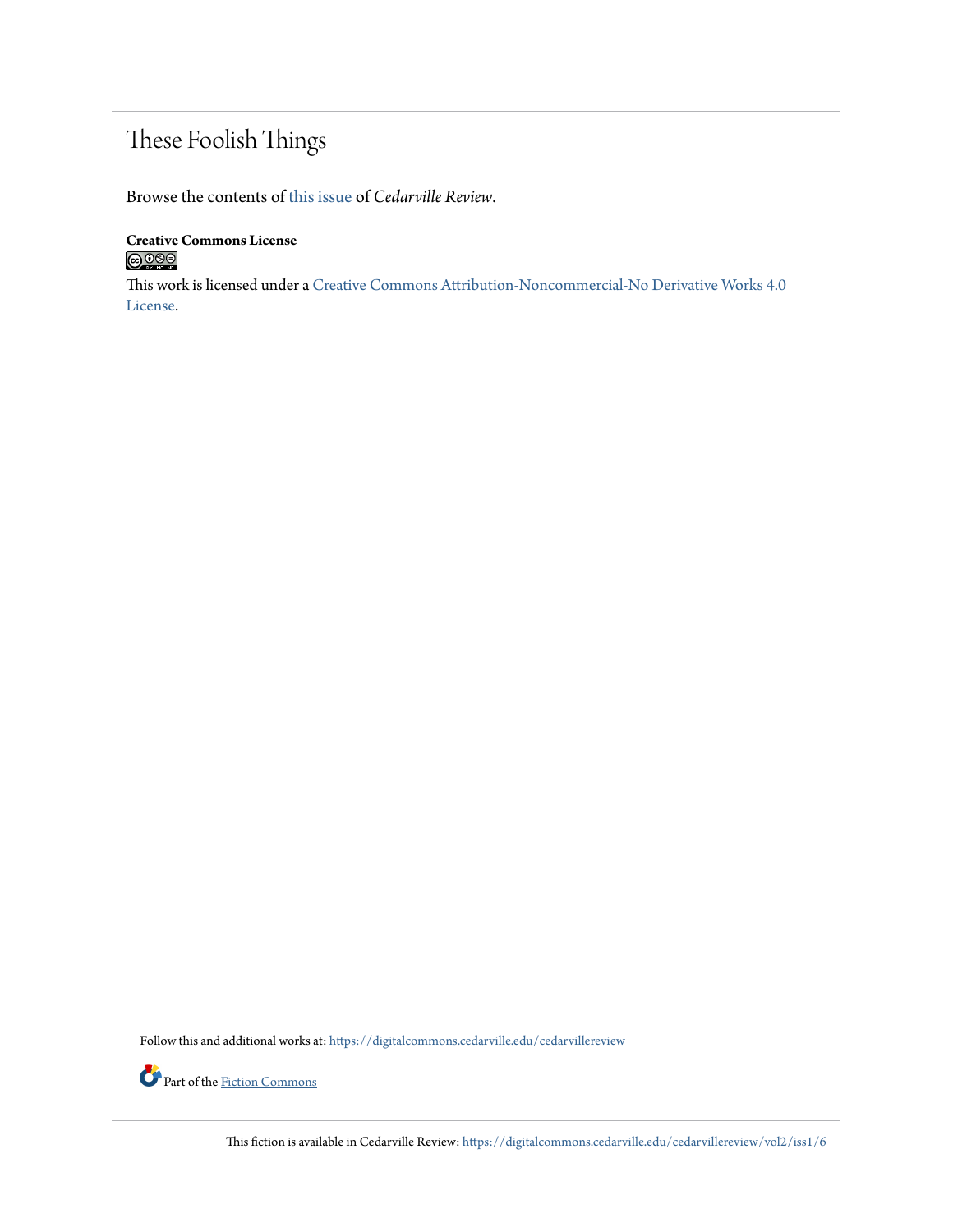## **These Foolish Things**

Main Street, Harrisville was still quiet as George eagerly walked to the antique shop he owned. The aroma of the bakery made his stomach growl, but he did not stop for a morning treat. There was a time when George started every morning with a bear claw or a cinnamon bun, but he never took the time now.

George's shop was located between Jed's Bakery and Panache Place, the local beauty salon. A large wooden sign that his wife had carefully painted years ago hung over the door. Kinnee's Antique Emporium it announced in chipped and faded letters. George remembered how hard Martha labored over it. There was no peace in their house till it was finished. And now it hung ancient and worn with no one to fix it. The whole shop was worn. It looked out of place next to the other stores with their neat awnings, and carefully arranged window displays.

"I hate this stupid door," George said as he jiggled the key in the lock violently. The door was a daily struggle, he had to turn the key just right, and then apply just the right amount of pressure to get it open. He looked through the dusty window. He didn't see her, but he heard her humming, she was always humming.

"Martha, dear, I'm coming, don't you go anywhere." He put his weight into the heavy oak door, and forced it open. She was standing looking at an old china plate. She turned around when she heard him, and her eyes crinkled in the comers with her smile.

"Hello George, I'm so glad to see you."

"Oh Martha, I'm glad to see you too." His aged face seemed to glow at the sight of her.

She swayed over to him, as if she were dancing with an invisible partner. Martha twirled keeping her eyes on his. George had seen her do it hundreds of times, and each time he felt a nervous intensity in his stomach. It was the feeling of a child with a butterfly perched on his finger. He wondered how long before she flew. Yet, he loved to see her smile the way she always used to smile.

"Can we dance, George, I so want to dance."

"You look lovely, Martha," he reached up and touched her soft dark hair.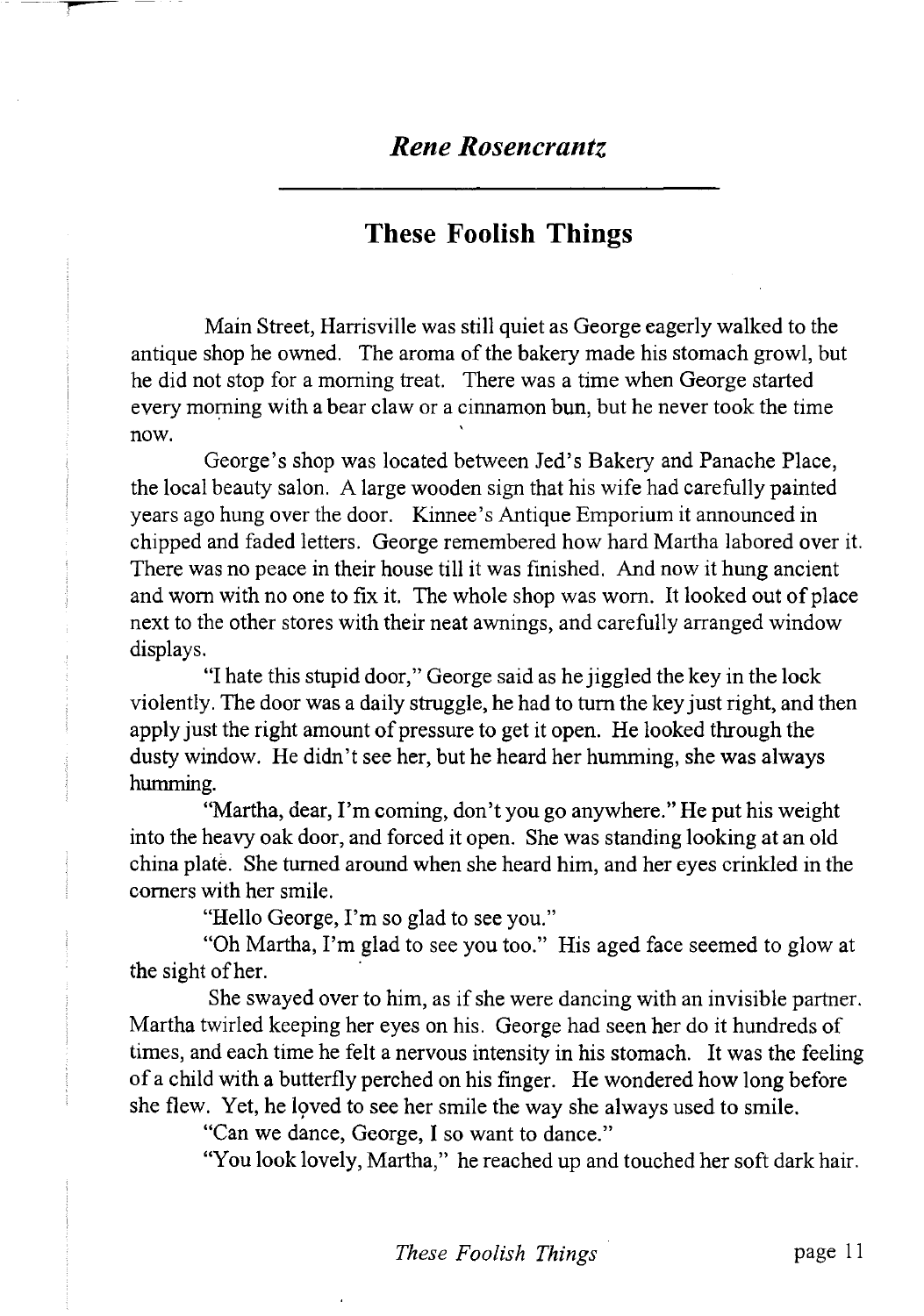"That dress, I love that dress." She had worn that dress the first time they had met. It was pale lilac, and he remembered how the moonlight had caught it. How he could not take his eyes off of her. He remembered when they finally danced, and how its lace felt beneath his fingers. She looked the same now. She was new, and nothing hard had ever happened to her. He loved her like this, free of suffering.

"Do you remember when we met, dear, in the park? It was divine." She took her fresh hand and traced the wrinkles in his brow. "The band played the most charming music. I can almost hear it now."

George almost forgot how old he was as he held her in his arms. He too, could hear the band playing the waltz music. There had been many people there, but it felt as if it was only them. She had been a possessing girl. She had taken control of his heart almost immediately. She was a great one for dancing. They had loved to dance the Charleston and the Continental, but he couldn't do those anymore.

"Shouldn't you open the store, darling?"

"Not yet, just a little longer."

Just a little longer was all George ever wanted.

The day was nearly past before a customer made his way into the antique store. He was a middle-aged man in a pair of jeans and a navy sweat shirt. He looked around in distaste. The shop was certainly old, and dusty. It looked like an old warehouse with shelves that reached the ceiling and stretched for an eternity to the back of the building. Every shelf was filled with what appeared to be junk. Plates were piled in a precarious manner. Cobwebs were strung from one pile to another. He looked over at the old man who sat examining a jar of pickles.

\* \* \*

"Do you have any antique furniture?" he asked to no avail.

George just continued caressing a glass sphere. The customer coughed loudly, still no response. Finally he went over and tapped the old man on the shoulder.

"Oh, can I help you?"

"Yes, please. I was wondering if you had any antique furniture?"

George looked around and laughed. It struck him funny that anyone could think that his store was lacking in anything.

"Course, I do. It's all in the basement, but you're free to take a look."

George led the man to the back of the store. George didn't venture down into the basement often. He struggled to open the door, which was in about as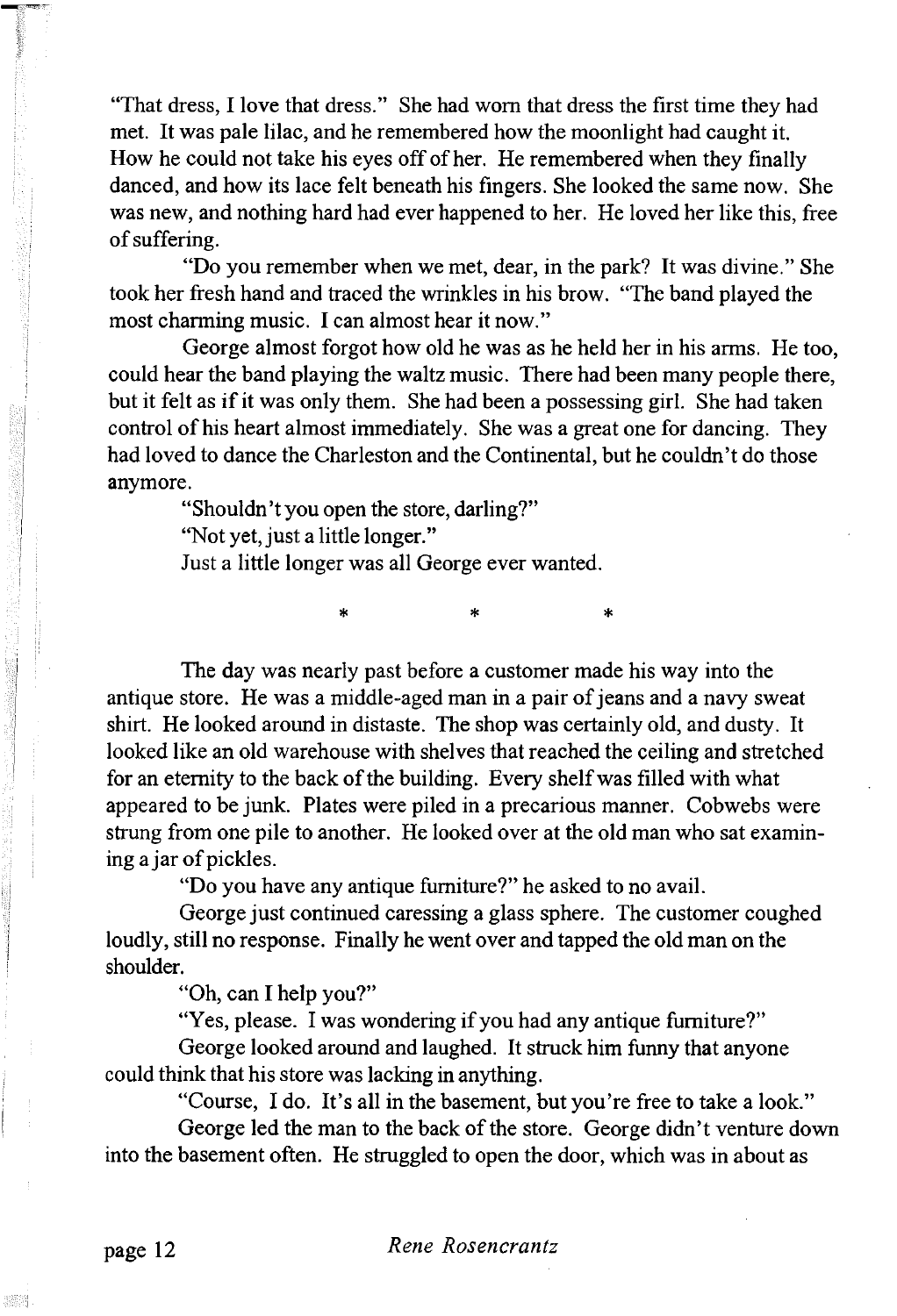bad shape as the one in the front. The customer gently pushed George over to the side, and firmly pulled on the door. It abruptly opened, the customer stared apprehensively into the darkness.

"Are there any lights, down there, sir?"

"Oh, sure, sure, just got to locate it." He saw the pensive look on the customer's face. "I know it looks a bit frightening down there. I haven't been down there in quite awhile. I'm not very good with stairs anymore." George moved his hand up the wall inside the stairwell and switched on the lights.

The customer helped George down the stairs. George was thankful. He hated asking people for help. A single light bulb hung from the center of the ceiling. It was hastily installed electricity, and wires hung loosely as they traveled up the wall. The basement was as crowded with merchandise as the upstairs. A musty smell nearly choked the customer. He coughed a little bit. There appeared to be a fortune's worth of furniture surrounding him. It was a true shame it was being stored so carelessly. He really didn't know much about antiques, but his mother was crazy about them. Her house was nearly as packed as the store. His wife was also fond of them. She was always saying how nice the house looked with his restored antiques. George gazed around the room and scratched his head. "Now finding them is the problem, but I know, I have some."

He looked around. Finding the vanities would be the problem. George's basement was organized, or, at least there was a semblance of order to it. All the picture frames were piled in one comer. Then George had some tables, pushed in another comer, with graying sheets carelessly thrown over them. He walked over to some furniture and began moving it around. He knew the vanities were in the basement. He just had to remember what comer they were in.

"I don't get a lot of customers for furniture, I'm mainly into collectibles. I know I have some really nice ones. Uhhmm, here we go." He pushed back a piano frame that Martha had loved because it was elaborately carved. Behind it were several vanities, complete with mirrors and cushioned benches.

"Oh these are nice, they're in great shape," the customer said in wonder. He went over and ran his hand over the dusty top of one, "How much is this one?" It was perfect for Nancy. It probably cost a fortune.

George looked at the vanity intently. He watched the customer as he ran his hand over its top. George could almost picture Martha doing the same thing. He could see her smiling at the customer just right. This was Martha's job. George remembered when they bought the vanity.

It was raining, and the vendors were scurrying around throwing tarps over their precious goods. He tried to stop remembering. Remembering always got him into trouble when it came to making a sale.

"Well, um, I would, of course ... You can see it is high quality." George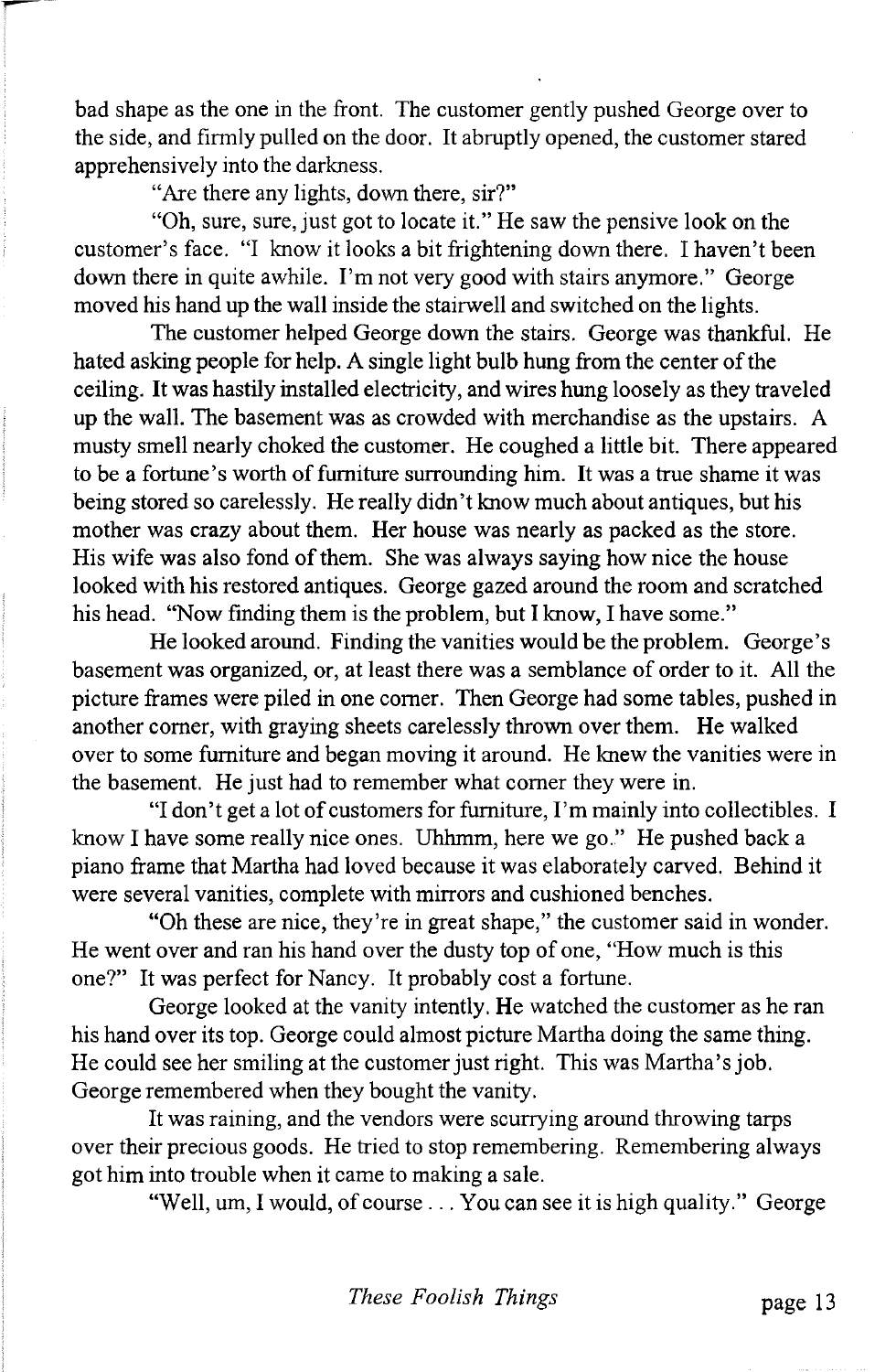stopped.

"Yes, I see that. Do you want an offer?"

"I'm not sure I'm ready to part with it," George was now intently studying his feet.

"Just tell me what you want for it."

"Well, it's a bit sentimental to me and, I'm just not sure .. . " he broke off because it sounded absurd to him. He knew it was absurd, but it wasn't the first time he found how.

"Fifty dollars." George blurted out. He couldn't believe it. He could almost hear Martha scolding him.

"Fifty dollars? Yeah, yeah, that sounds fine."

It was the first transaction George had made in months. It was only on rare occasions that he sold anything.' He hated to part with the lamps, vases, penny banks, hat pins, china, and tea sets. They all reminded him of her and the times before they were just items for sale. They reminded him of a time when he felt more than emptiness within.

\* \* \*

George waited around the shop hoping Martha would come back. It was well into the night before he decided to make his way home. It was a cold night, unlike the night when they had met. The stars had been beautiful, and the air had been warm. They were young. Life was carefree then. They had been surrounded by others just like them, people caught up in youth. The feeling that they were immortal, of course they were not. "We're not, are we Martha," he whispered as he locked the door and stepped off the stoop. Only the still night answered him. He knew he was alone.

It had been nearly five years since Martha had died. George still had not adjusted. He never really ate anything besides grilled cheese sandwiches and bowls of cereal. He often didn't go to bed, he just sat up most of the night and read. He missed her, still. Others had forgotten her, but he couldn't. When Martha came to him, the world was young and he was no longer an old man. He didn't know if he'd survive without her visits. George could never quite convince himself that they weren't real. He did not want to convince himself.

 $*$  \*  $*$  \*  $*$ 

Joe didn't like his job assignment. The members of The Business Owners of Harrisville décided he should be the one to talk to George about his shop. So he found himself at the Antique Shop waiting a few moments for George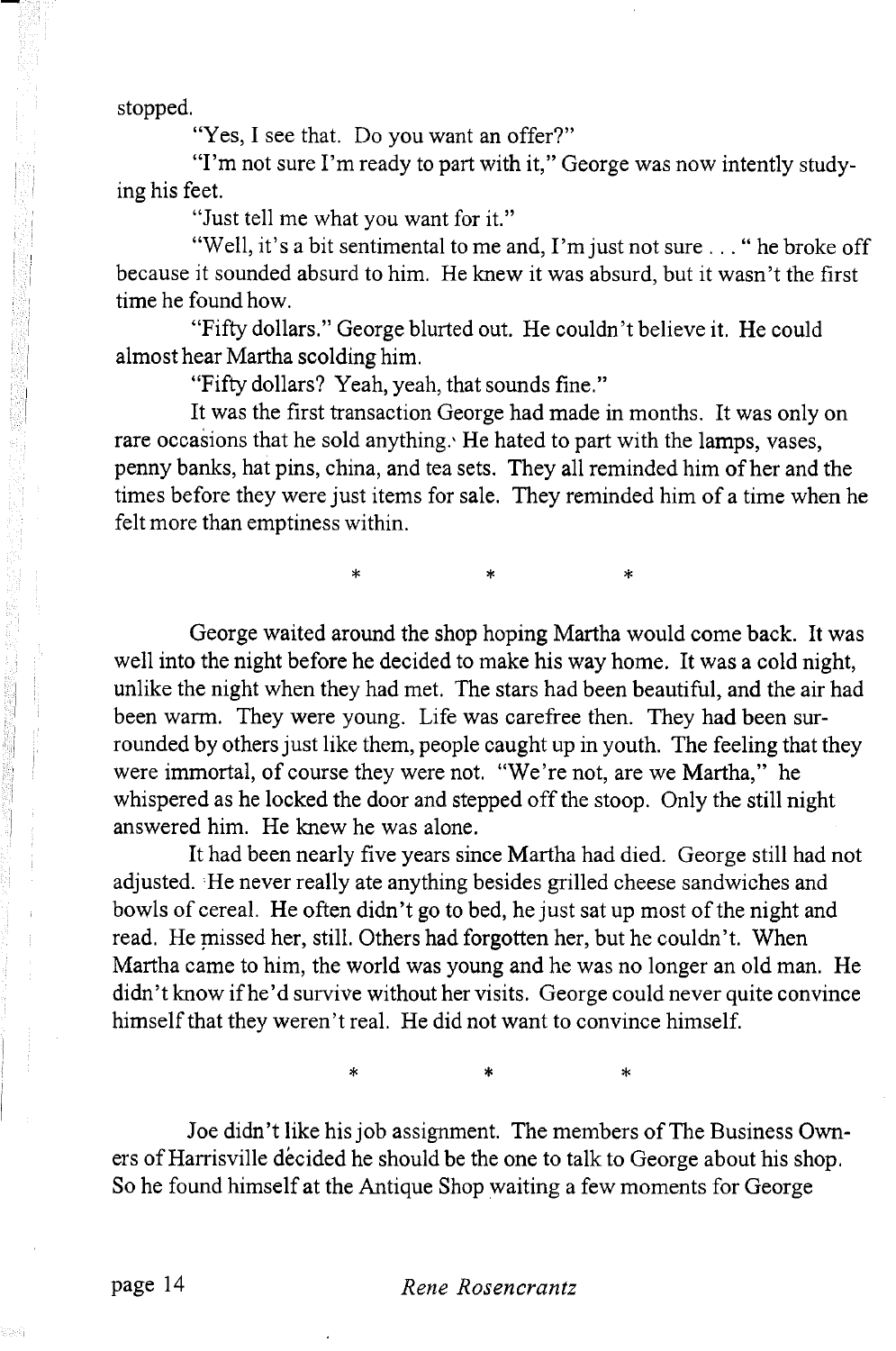come to the door.

"Why hi, Joe, what brings you here? Need a gift for Sharon?" George said upon the sight of his friend.

"No, 'ffaid not. George, I wish this was a friendly visit."

"Is something wrong?"

"Well, there is a small problem," Joe shoved his fidgeting hands in his pockets, "George, the Business Owners sent me over here to talk to you. They are going to the City Council about the shape of your store."

Joe looked around. It saddened him to see the shape of the shop. The store was never like this when Martha was alive. She took great pride in it. The shop had never been a huge money maker, but she loved it.

"What's going to happen?"

"I don't know, George. Harrisville is a quaint, little town, with quaint little shops. They just think you're bad for business. Maggie thinks that she's lost customers, because they're too scared to walk past your shop. Rats, or some such nonsense. You and I both know it's because she keeps raising her prices. I keep trying to get Sharon to go elsewhere to get her hair done." Joe placed his hand on George's shoulder. "Slap some paint on the outside. Clean the windows every once and a while. Just keep them happy."

"I can't afford that, Joe"

Joe felt irritated. Why did George insist on doing things the hard way?

"The reason you can't afford it, is because you don't sell anything, George. It's a big joke around town."

"Oh, is it? Well, you can just tell everyone, that I just made a sale this week. I sold a vanity to a fine young man."

"To an unsuspecting newcomer, no doubt. I've been in here myself, and I've left empty handed not because I've wanted to. I'm your friend, George, and I don't mean to be coming down on you hard. I should've come over here before this. I just never knew what to say. I know you miss, Martha, we all miss Martha. You have got to stop holding on to all these foolish things. She wouldn't have wanted it, George."

"Well, thanks for coming by."

"George, they're your friends too, but they mean business. But I know if you just make an effort, we'll never hear about this again. I'll do anything I can to help."

"I know you will. Thanks." George smiled weakly.

"I'll even help you paint, old man."

They both laughed. Joe invited George over for dinner before he left. George glanced around the shop. It was a mess. He never really took notice. Joe was right, it was a mess.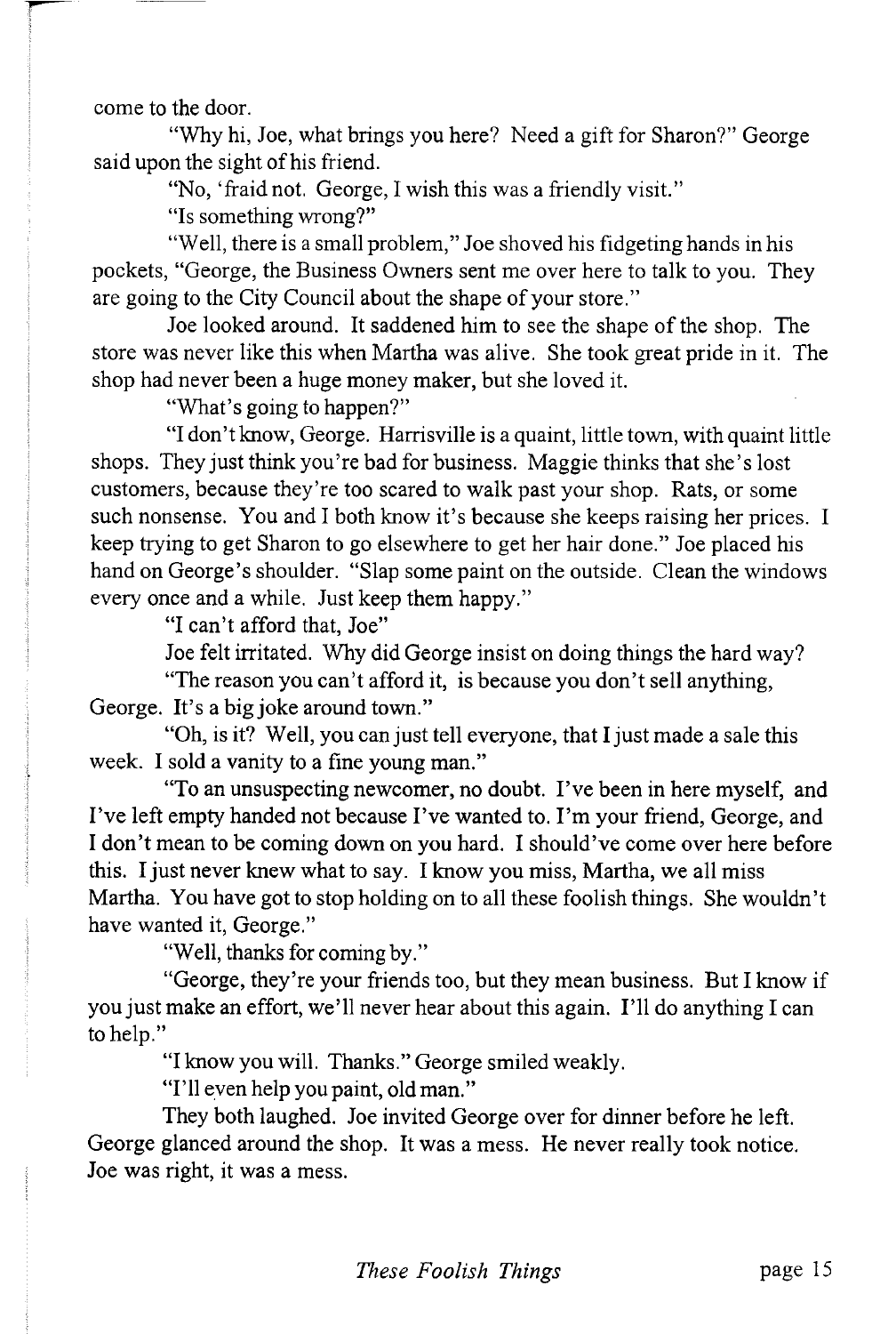It was amid a row of ancient books when Martha came again. The musty smell of their pages lingered in the air. To George the store seemed an unworthy place for her. He had to wonder why he could only find her here. Here next to old novels and aging books of household remedies.

 $\star$ 

"Martha, why do you only come here, why don't you visit the house?" George asked his wife gently.

"Don't you think I've tried, George? You know it's not easy coming to visit you!" Her face grew indignant.

"Darling, I'm sorry I upset you. I just don't understand this whole thing! I mean am I crazy, or what?"

"George you have always been off your rocker."

 $\star$ 

It was times like this that George felt certain that Martha could be no figment of his imagination. Whenever he remembered her he forgot her wicked side. He forgot how easily she could wrap him around her finger, until he found himself getting angry at her. "Mother warned me about that. But I wouldn't listen to her. She didn't trust you, George. I think you were entirely too handsome for her." Martha's anger, though quick to come, had never been long in staying.

"Well, your mother was right. I was a handsome devil."

"Yeah, handsome pussycat is more like it."

He loved it when she teased him. And she always teased him. It was though she never left as they stood there. As he looked at her young and beautiful, it was as if they had never grown old. Life had never gotten hard, and the miracle of young love had never grown mundane. It was before in sickness and in health. She had never died. There was still a life to be lead.

\* \* \*

George took Joe's news very seriously. He had to hold on to the shop; he couldn't lose Martha again. He tried to make the place more welcoming, but he felt ill-fitted for the job. When he felt discouraged, he reminded himself, he had recently sold a vanity, of course he sold it far below cost. That customer's mother now came into the store quite often.

"Hello, George," she said.

"Nice seeing you, Lois. Can I help you find anything?" George asked his newly found customer.

"No, no, I'm just taking a look around."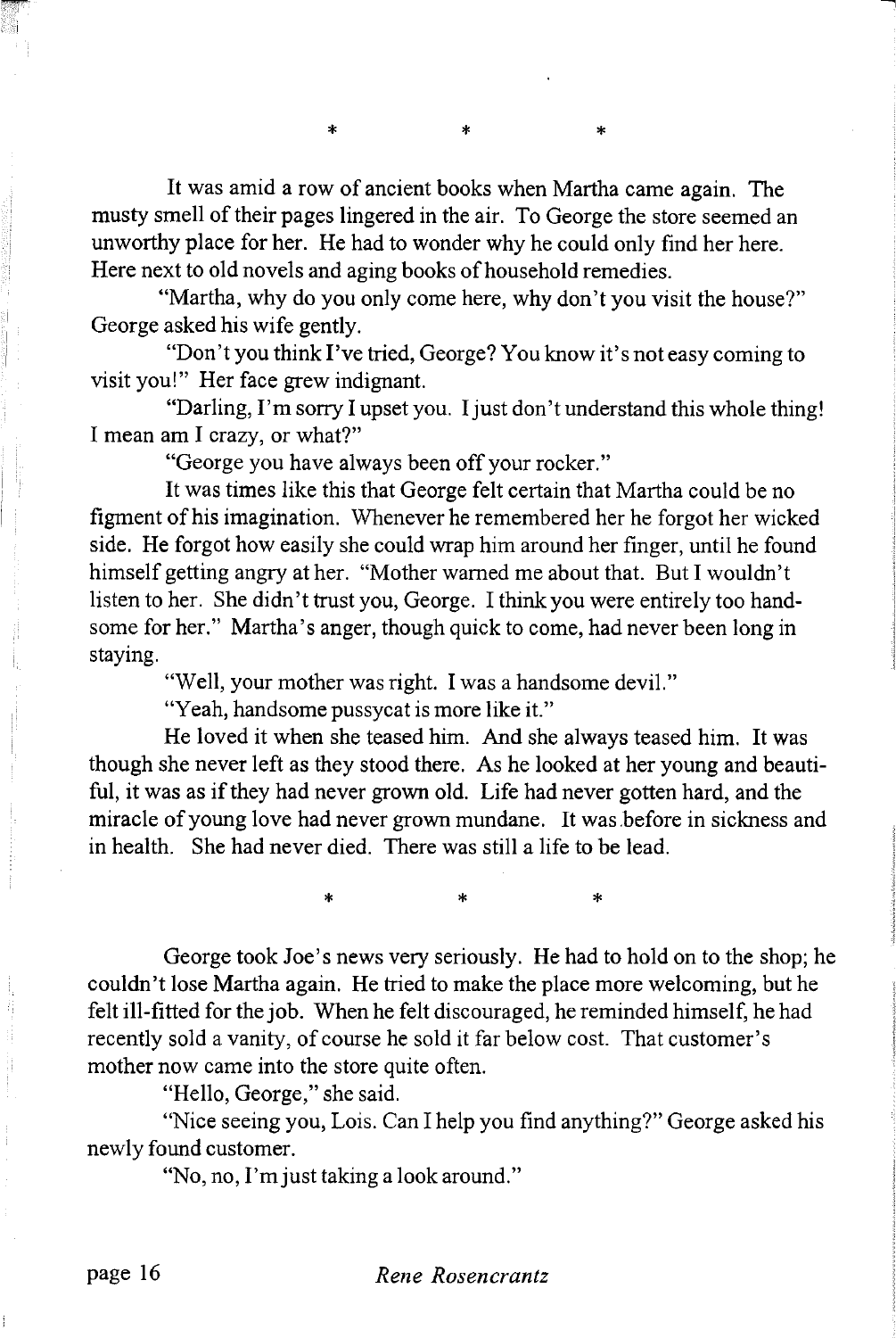George looked back down at the Reader's Digest in his hand. He was disappointed. Lois came in quite often, but rarely bought anything.

"Oh, this is lovely, my, it's beautiful."

"It's just an old tin. My wife used to keep our crackers in it."

"Really, how interesting. I've been looking for something to keep my Oreo's in. You know those packages just fall apart once they're opened. I suppose I could keep them in a baggy, but I don't know. Those aren't very personal," she glanced over at George. "What do you think?"

George looked at her and laughed. "She tops it all," he thought, "they're just cookies."

"I think that cookies should be kept in tins and not plastic bags," he stated with mock earnestness.

The wrinkles in her forehead grew more numerous as she raised her eyebrows. She reached up and smoothed her fine white hair. She looked around at the dust that surrounded her.

"This place is very dusty," she carefully proceeded, "I could help you clean up around here. I mean, if you'd like?"

"That would be nice, but I wouldn't want to trouble you."

"Oh, it would be no trouble. I love to clean, ask my son. Besides, it would give me something to do. It would keep me from watching Days of Our Lives. I've watched it forever, but it is simply getting dreadful. No, it wouldn't be any trouble."

George nearly laughed aloud, but he managed to control it. She looked at the tin in her hand. She knew it would be perfect for the cookies.

"Well," said George, "since you're going to help me clean, I'll let you have it for three bucks."

"Are you sure? Well, then I'll take it. I'll never have to eat a stale Oreo again."

George watched her as she left, tin in hand. He felt strangely content as she left with it. A smile crossed his face as he thought of Lois eating stale-free cookies.

\* \* \*

Lois had been a great help to George. The shop had never been so clean and organized. She came in nearly every day. George had grown accustomed to having her around. Sometimes, she reminded him of Martha. She carried herself with the same gentleness that Martha had. Her hair was white like Martha's had grown. Of course, Lois's hair never seemed to stay put she was always brushing it back from her face. They played cards together. It reminded him of when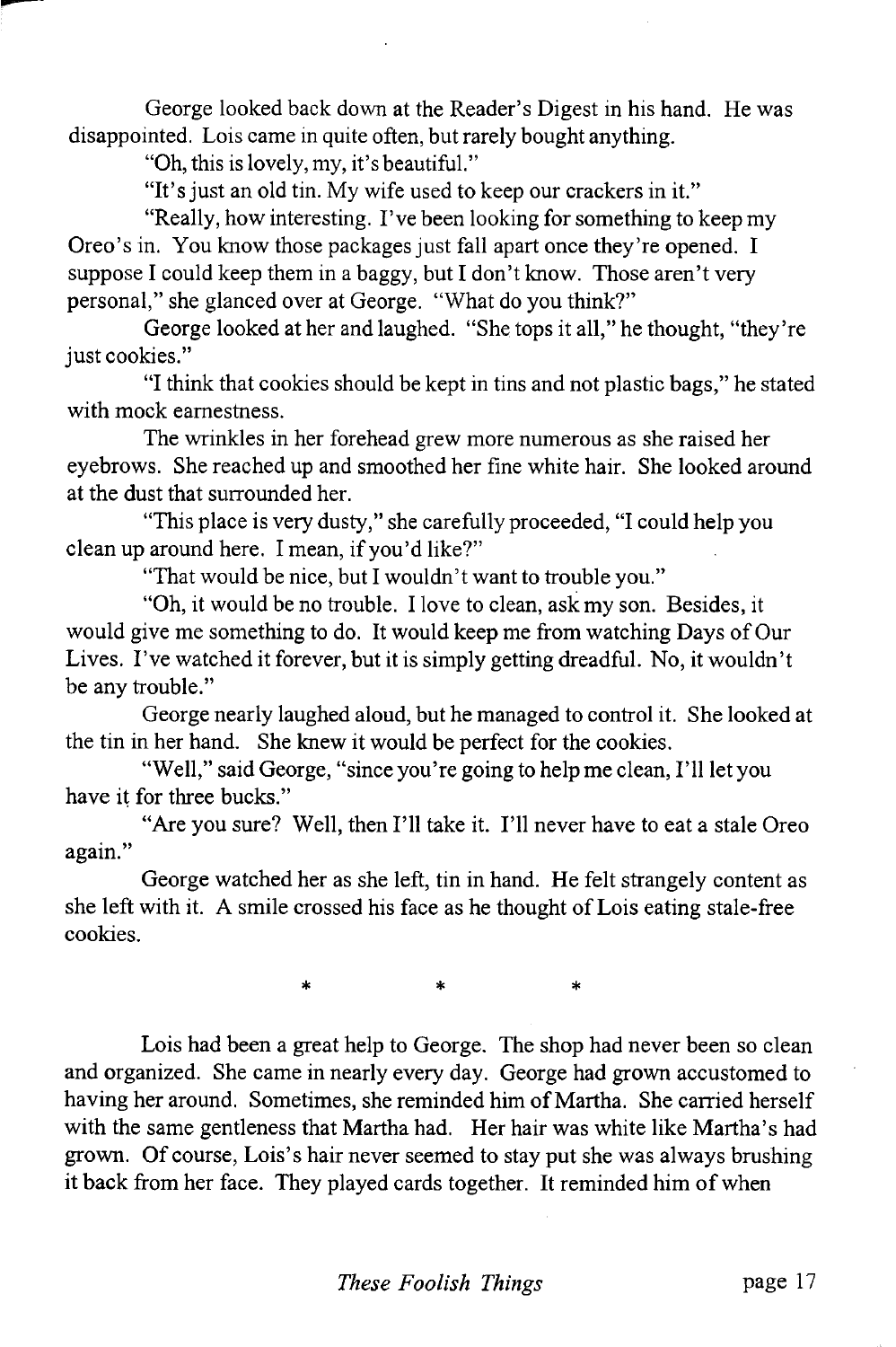Martha invited people over to play Rook. But there were times with Lois that George never thought of Martha. When Lois's busy chatter filled the store, George was surprised at how often it made him laugh. She faced life with a simple optimism that he admired. Then there were the times she invited him to her neatly kept apartment, and they would feast on small meals only slightly more complicated than George's grilled cheese sandwiches. In her Wedgewood blue kitchen they would talk over all manner of topics, from movie stars to presidents. They often watched Wheel of Fortune together, and Lois would fervently buy vowels, and toss out consonants. It was in these moments, when an unconscious smile had crept upon his face, that George was subject to sudden feelings of guilt. He could not stop from wondering if Martha was waiting for him among the treasures of the past.

\* \* \*

As much as George enjoyed Lois's company at the same time it frightened him. It frightened him that Martha was so rarely in his thoughts. His little shop had become little more than a shop. He looked around the store and could find less of Martha there. He felt as if he had sold pieces of her.

George walked about the store looking for a piece of his past. He found some old postcards that Martha had bought when they were on vacation. She always bought them, but never managed to send them to the people for whom they were intended. He chuckled as he read some of them.

"We've had a lifetime, George. We grew old together."

George's smile quickly faded. She was little more than a voice in his head now. They had grown old together. He had tried to forget that. He looked at a card from South Carolina. It was one of their first trips together. They had loved it, and had often gone back. Shortly after she got sick they made their last visit there. He remembered the way she helplessly clung to his arm as they walked slowly down the beach. She had cried that day in the hotel. George pushed the thought from his head.

"She's not you, Martha, she's just not you," he whispered shaking his head.

"Of course, she's not. You don't have to love her, George."

He felt he was losing her. He had done everything he was supposed to, and he was still losing her.

"Don't go, Martha." He said it loudly as if he were trying to call her from her hiding place.

"Enough, George, make a difference to people who are alive."

"I can't, Martha, not without you."

"You can - be the man I love, George, not the one I used to. You still